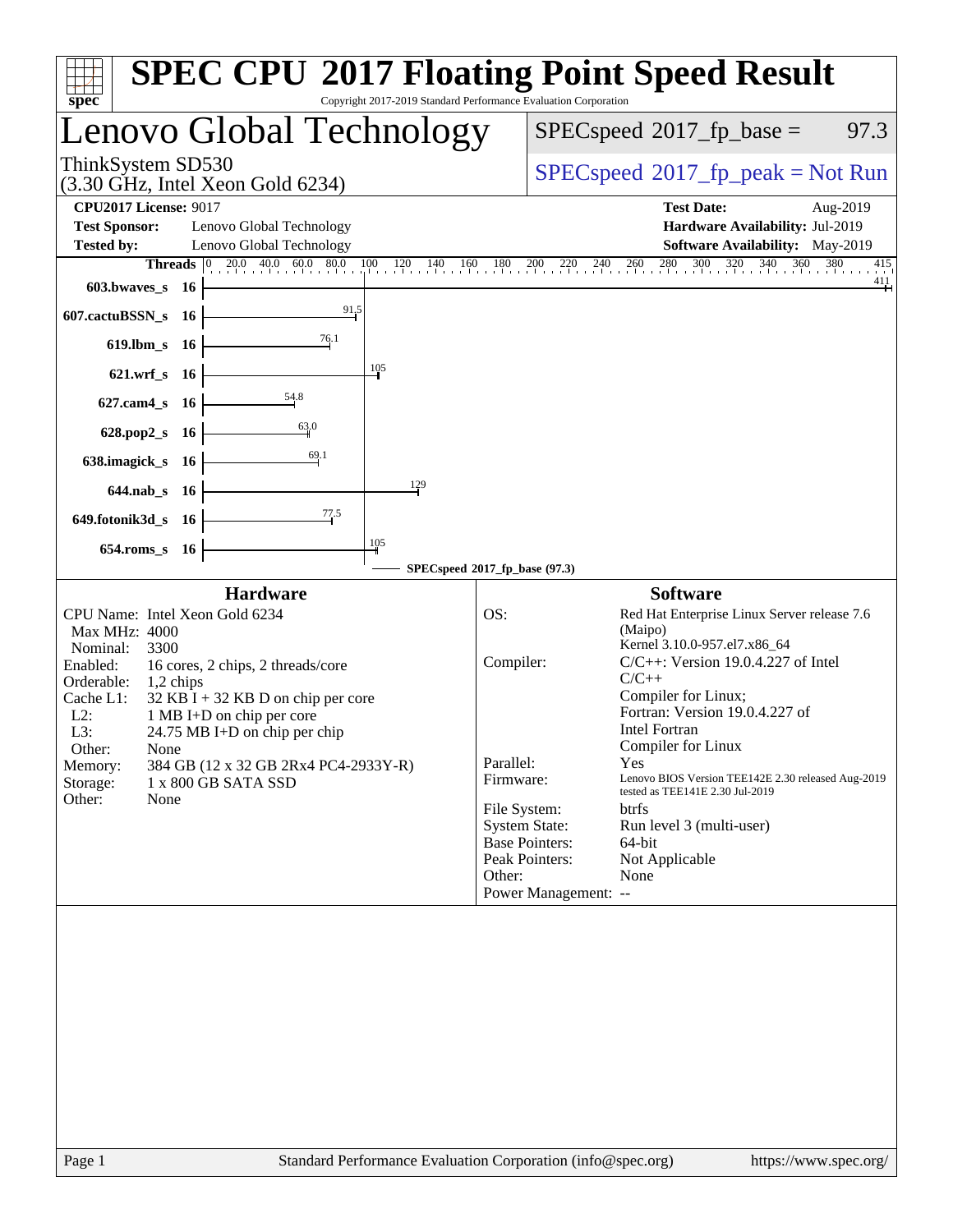

### **[SPEC CPU](http://www.spec.org/auto/cpu2017/Docs/result-fields.html#SPECCPU2017FloatingPointSpeedResult)[2017 Floating Point Speed Result](http://www.spec.org/auto/cpu2017/Docs/result-fields.html#SPECCPU2017FloatingPointSpeedResult)** Copyright 2017-2019 Standard Performance Evaluation Corporation

# Lenovo Global Technology

(3.30 GHz, Intel Xeon Gold 6234)

 $SPECspeed^{\circ}2017\_fp\_base = 97.3$  $SPECspeed^{\circ}2017\_fp\_base = 97.3$ 

# ThinkSystem SD530  $SPECspeed^{\circ}2017_fp\_peak = Not Run$  $SPECspeed^{\circ}2017_fp\_peak = Not Run$

**[Test Sponsor:](http://www.spec.org/auto/cpu2017/Docs/result-fields.html#TestSponsor)** Lenovo Global Technology **[Hardware Availability:](http://www.spec.org/auto/cpu2017/Docs/result-fields.html#HardwareAvailability)** Jul-2019 **[Tested by:](http://www.spec.org/auto/cpu2017/Docs/result-fields.html#Testedby)** Lenovo Global Technology **[Software Availability:](http://www.spec.org/auto/cpu2017/Docs/result-fields.html#SoftwareAvailability)** May-2019

**[CPU2017 License:](http://www.spec.org/auto/cpu2017/Docs/result-fields.html#CPU2017License)** 9017 **[Test Date:](http://www.spec.org/auto/cpu2017/Docs/result-fields.html#TestDate)** Aug-2019

### **[Results Table](http://www.spec.org/auto/cpu2017/Docs/result-fields.html#ResultsTable)**

|                                               | <b>Base</b>    |                |       |                |            | <b>Peak</b>    |            |                |                |              |                |              |                |              |
|-----------------------------------------------|----------------|----------------|-------|----------------|------------|----------------|------------|----------------|----------------|--------------|----------------|--------------|----------------|--------------|
| <b>Benchmark</b>                              | <b>Threads</b> | <b>Seconds</b> | Ratio | <b>Seconds</b> | Ratio      | <b>Seconds</b> | Ratio      | <b>Threads</b> | <b>Seconds</b> | <b>Ratio</b> | <b>Seconds</b> | <b>Ratio</b> | <b>Seconds</b> | <b>Ratio</b> |
| 603.bwayes s                                  | 16             | 142            | 414   | 144            | 411        | 144            | <u>411</u> |                |                |              |                |              |                |              |
| 607.cactuBSSN s                               | 16             | 181            | 91.9  | 182            | 91.5       | 182            | 91.4       |                |                |              |                |              |                |              |
| $619.$ lbm_s                                  | 16             | 68.6           | 76.3  | 68.9           | 76.0       | 68.8           | 76.1       |                |                |              |                |              |                |              |
| $621.wrf$ s                                   | 16             | 125            | 106   | 126            | 105        | 126            | 105        |                |                |              |                |              |                |              |
| $627$ .cam4 s                                 | 16             | 162            | 54.8  | 162            | 54.7       | 162            | 54.8       |                |                |              |                |              |                |              |
| $628.pop2_s$                                  | 16             | 189            | 62.8  | 187            | 63.7       | 188            | 63.0       |                |                |              |                |              |                |              |
| 638.imagick_s                                 | 16             | 208            | 69.2  | 209            | 69.0       | 209            | 69.1       |                |                |              |                |              |                |              |
| $644$ .nab s                                  | 16             | 135            | 129   | 135            | <u>129</u> | 135            | 129        |                |                |              |                |              |                |              |
| 649.fotonik3d s                               | 16             | 117            | 77.7  | 119            | 76.9       | 118            | 77.5       |                |                |              |                |              |                |              |
| $654$ .roms s                                 | 16             | 152            | 104   | <b>150</b>     | 105        | 150            | 105        |                |                |              |                |              |                |              |
| $SPECspeed*2017_fp\_base =$<br>97.3           |                |                |       |                |            |                |            |                |                |              |                |              |                |              |
| $SPECspeed*2017_fp\_peak =$<br><b>Not Run</b> |                |                |       |                |            |                |            |                |                |              |                |              |                |              |

Results appear in the [order in which they were run.](http://www.spec.org/auto/cpu2017/Docs/result-fields.html#RunOrder) Bold underlined text [indicates a median measurement](http://www.spec.org/auto/cpu2017/Docs/result-fields.html#Median).

### **[Operating System Notes](http://www.spec.org/auto/cpu2017/Docs/result-fields.html#OperatingSystemNotes)**

Stack size set to unlimited using "ulimit -s unlimited"

### **[General Notes](http://www.spec.org/auto/cpu2017/Docs/result-fields.html#GeneralNotes)**

Environment variables set by runcpu before the start of the run: KMP\_AFFINITY = "granularity=fine,compact,1,0" LD\_LIBRARY\_PATH = "/home/cpu2017-1.0.5-ic19.0u4/lib/intel64" OMP\_STACKSIZE = "192M"

 Binaries compiled on a system with 1x Intel Core i9-799X CPU + 32GB RAM memory using Redhat Enterprise Linux 7.5 Transparent Huge Pages enabled by default Prior to runcpu invocation Filesystem page cache synced and cleared with: sync; echo 3> /proc/sys/vm/drop\_caches NA: The test sponsor attests, as of date of publication, that CVE-2017-5754 (Meltdown) is mitigated in the system as tested and documented. Yes: The test sponsor attests, as of date of publication, that CVE-2017-5753 (Spectre variant 1) is mitigated in the system as tested and documented. Yes: The test sponsor attests, as of date of publication, that CVE-2017-5715 (Spectre variant 2) is mitigated in the system as tested and documented. Yes: The test sponsor attests, as of date of publication, that CVE-2018-3640 (Spectre variant 3a) is mitigated in the system as tested and documented. Yes: The test sponsor attests, as of date of publication, that CVE-2018-3639 (Spectre variant 4) is mitigated in the system as tested and documented.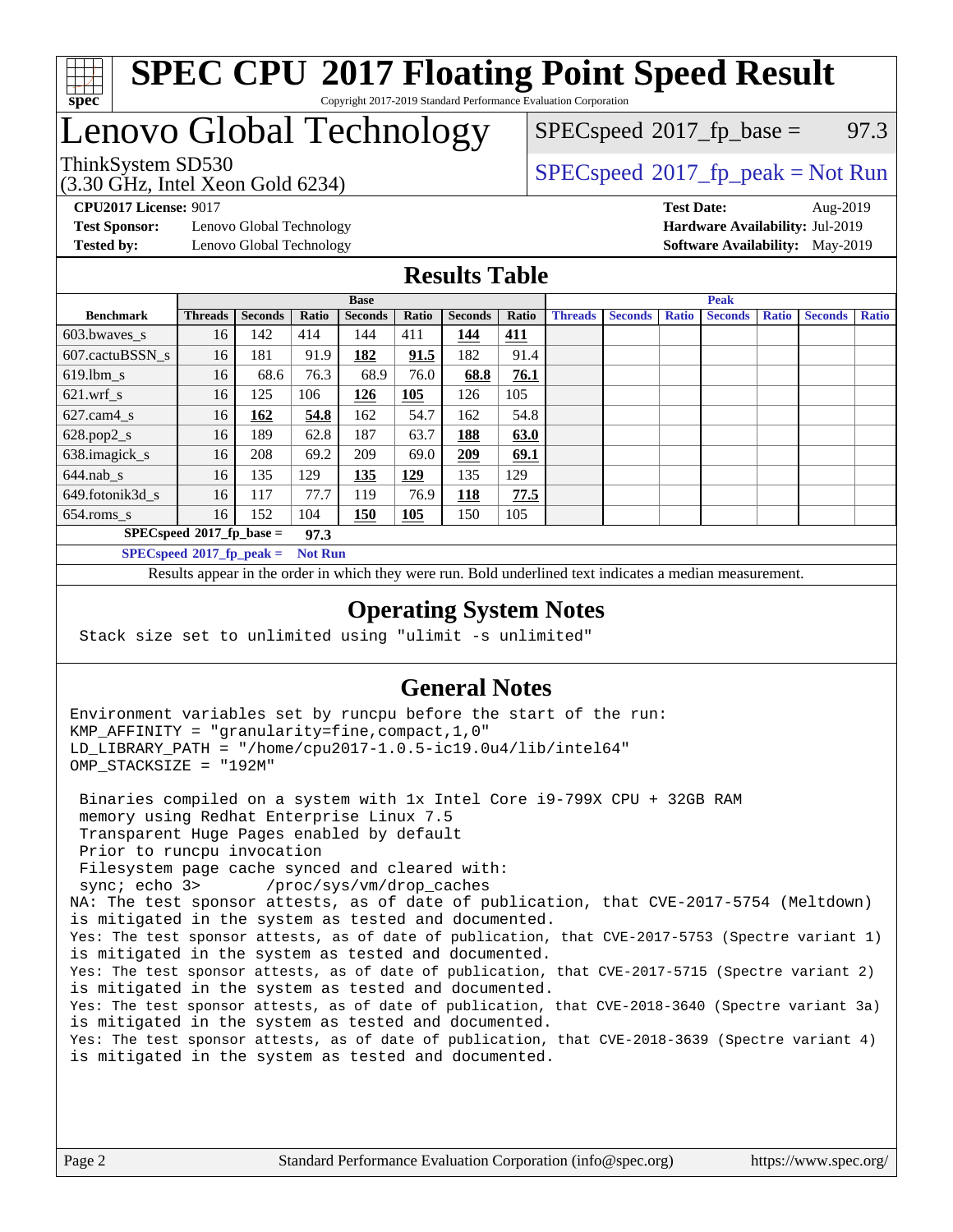| <b>SPEC CPU®2017 Floating Point Speed Result</b><br>Copyright 2017-2019 Standard Performance Evaluation Corporation<br>$spec^*$               |                                                                                                                                                                                                                                                                                                                                      |                                                                                                                                                                                                                                                                                                                                                                                                                                                     |                                                                                                                                                             |                                                                                       |  |  |
|-----------------------------------------------------------------------------------------------------------------------------------------------|--------------------------------------------------------------------------------------------------------------------------------------------------------------------------------------------------------------------------------------------------------------------------------------------------------------------------------------|-----------------------------------------------------------------------------------------------------------------------------------------------------------------------------------------------------------------------------------------------------------------------------------------------------------------------------------------------------------------------------------------------------------------------------------------------------|-------------------------------------------------------------------------------------------------------------------------------------------------------------|---------------------------------------------------------------------------------------|--|--|
| Lenovo Global Technology                                                                                                                      |                                                                                                                                                                                                                                                                                                                                      |                                                                                                                                                                                                                                                                                                                                                                                                                                                     | $SPEC speed^{\circ}2017\_fp\_base =$                                                                                                                        | 97.3                                                                                  |  |  |
| ThinkSystem SD530                                                                                                                             | $(3.30 \text{ GHz}, \text{Intel Xeon Gold } 6234)$                                                                                                                                                                                                                                                                                   |                                                                                                                                                                                                                                                                                                                                                                                                                                                     | $SPEC speed^{\circ}2017\_fp\_peak = Not Run$                                                                                                                |                                                                                       |  |  |
| <b>CPU2017 License: 9017</b><br><b>Test Sponsor:</b><br><b>Tested by:</b>                                                                     | Lenovo Global Technology<br>Lenovo Global Technology                                                                                                                                                                                                                                                                                 |                                                                                                                                                                                                                                                                                                                                                                                                                                                     | <b>Test Date:</b>                                                                                                                                           | Aug-2019<br>Hardware Availability: Jul-2019<br><b>Software Availability:</b> May-2019 |  |  |
|                                                                                                                                               |                                                                                                                                                                                                                                                                                                                                      |                                                                                                                                                                                                                                                                                                                                                                                                                                                     |                                                                                                                                                             |                                                                                       |  |  |
| BIOS configuration:<br>C-States set to Legacy<br>SNC set to Enable<br>From /proc/cpuinfo<br>2                                                 | Choose Operating Mode set to Custom Mode<br>C1 Enhanced Mode set to Enable<br>Adjacent Cache Prefetch set to Disable<br>For more information on this section, see<br>"physical id"s (chips)<br>32 "processors"<br>cpu cores $: 8$<br>siblings : 16<br>physical 0: cores 2 3 4 8 9 18 25 27<br>physical 1: cores 2 4 8 18 19 20 24 25 | <b>Platform Notes</b><br>Choose Operating Mode set to Maximum Performance<br>Sysinfo program /home/cpu2017-1.0.5-ic19.0u4/bin/sysinfo<br>Rev: r5974 of 2018-05-19 9bcde8f2999c33d61f64985e45859ea9<br>running on localhost.localdomain Tue Aug 27 17:21:20 2019<br>SUT (System Under Test) info as seen by some common utilities.<br>https://www.spec.org/cpu2017/Docs/config.html#sysinfo<br>model name : Intel(R) Xeon(R) Gold 6234 CPU @ 3.30GHz | cores, siblings (Caution: counting these is hw and system dependent. The following<br>excerpts from /proc/cpuinfo might not be reliable. Use with caution.) |                                                                                       |  |  |
| From lscpu:<br>CPU(s):<br>Socket(s):<br>Vendor ID:<br>Model:<br>Stepping:<br>CPU MHz:<br>BogoMIPS:<br>L1d cache:<br>Lli cache:<br>$L2$ cache: | Architecture:<br>$CPU$ op-mode(s):<br>Byte Order:<br>On-line $CPU(s)$ list:<br>Thread(s) per core:<br>$Core(s)$ per socket:<br>NUMA $node(s):$<br>CPU family:<br>Model name:<br>Virtualization:                                                                                                                                      | x86 64<br>$32$ -bit, $64$ -bit<br>Little Endian<br>32<br>$0 - 31$<br>2<br>8<br>2<br>2<br>GenuineIntel<br>6<br>85<br>7<br>3300.000<br>6600.00<br>$VT - x$<br>32K<br>32K<br>1024K                                                                                                                                                                                                                                                                     | $Intel(R) Xeon(R) Gold 6234 CPU @ 3.30GHz$                                                                                                                  |                                                                                       |  |  |
|                                                                                                                                               |                                                                                                                                                                                                                                                                                                                                      | (Continued on next page)                                                                                                                                                                                                                                                                                                                                                                                                                            |                                                                                                                                                             |                                                                                       |  |  |
| Page 3                                                                                                                                        |                                                                                                                                                                                                                                                                                                                                      | Standard Performance Evaluation Corporation (info@spec.org)                                                                                                                                                                                                                                                                                                                                                                                         |                                                                                                                                                             | https://www.spec.org/                                                                 |  |  |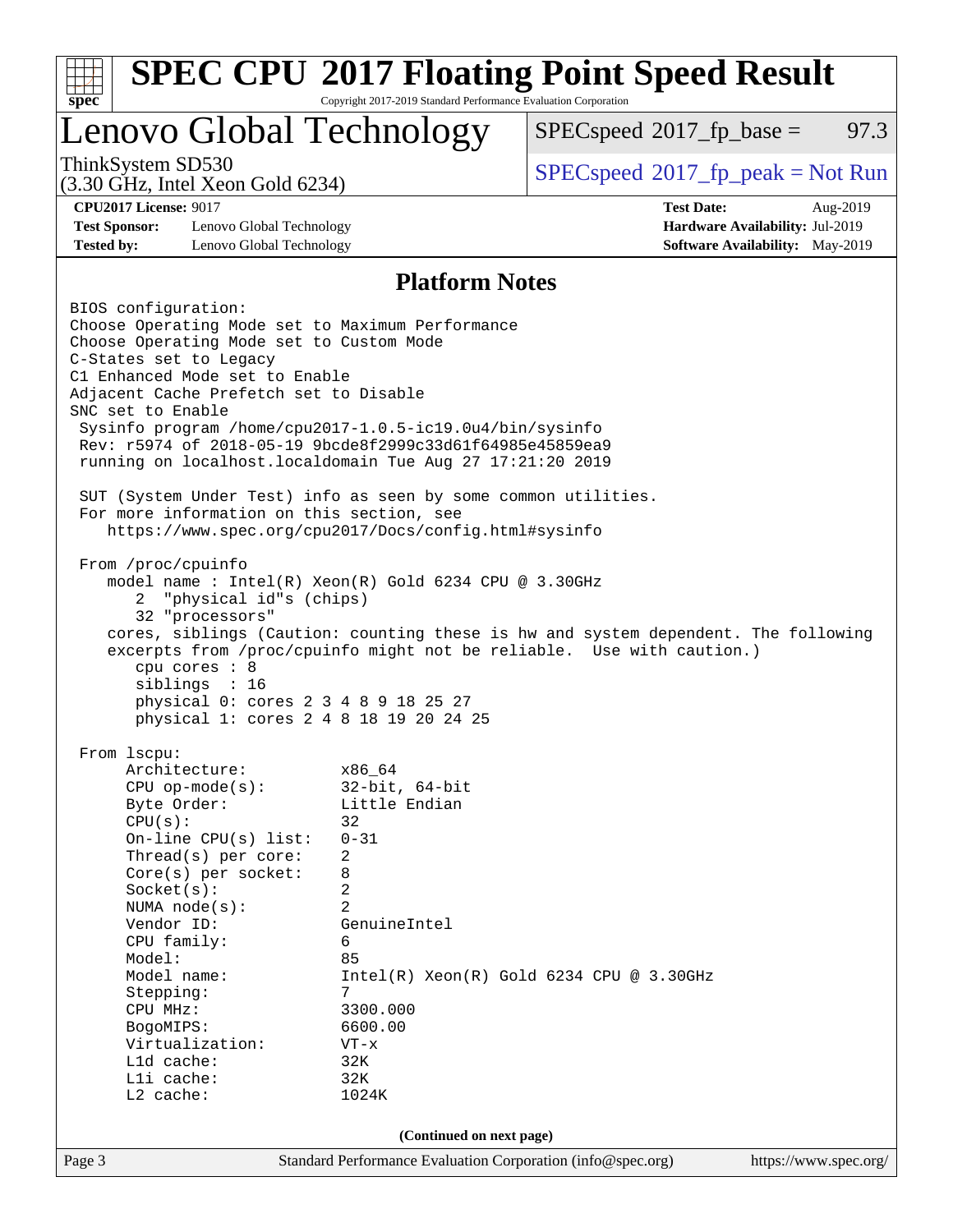| <b>SPEC CPU®2017 Floating Point Speed Result</b><br>Copyright 2017-2019 Standard Performance Evaluation Corporation<br>Spec                                         |                                                               |
|---------------------------------------------------------------------------------------------------------------------------------------------------------------------|---------------------------------------------------------------|
| Lenovo Global Technology                                                                                                                                            | 97.3<br>$SPEC speed^{\circ}2017\_fp\_base =$                  |
| ThinkSystem SD530<br>$(3.30 \text{ GHz}, \text{Intel Xeon Gold } 6234)$                                                                                             | $SPEC speed^{\circ}2017\_fp\_peak = Not Run$                  |
| <b>CPU2017 License: 9017</b>                                                                                                                                        | <b>Test Date:</b><br>Aug-2019                                 |
| <b>Test Sponsor:</b><br>Lenovo Global Technology                                                                                                                    | Hardware Availability: Jul-2019                               |
| <b>Tested by:</b><br>Lenovo Global Technology                                                                                                                       | <b>Software Availability:</b> May-2019                        |
|                                                                                                                                                                     |                                                               |
| <b>Platform Notes (Continued)</b>                                                                                                                                   |                                                               |
| L3 cache:<br>25344K                                                                                                                                                 |                                                               |
| $0 - 7, 16 - 23$<br>NUMA $node0$ $CPU(s)$ :                                                                                                                         |                                                               |
| NUMA node1 CPU(s):<br>$8 - 15, 24 - 31$                                                                                                                             |                                                               |
| Flagg:                                                                                                                                                              | fpu vme de pse tsc msr pae mce cx8 apic sep mtrr pge mca cmov |
| pat pse36 clflush dts acpi mmx fxsr sse sse2 ss ht tm pbe syscall nx pdpe1gb rdtscp                                                                                 |                                                               |
| lm constant_tsc art arch_perfmon pebs bts rep_good nopl xtopology nonstop_tsc<br>aperfmperf eagerfpu pni pclmulqdq dtes64 monitor ds_cpl vmx smx est tm2 ssse3 sdbg |                                                               |
| fma cx16 xtpr pdcm pcid dca sse4_1 sse4_2 x2apic movbe popcnt tsc_deadline_timer aes                                                                                |                                                               |
| xsave avx f16c rdrand lahf_lm abm 3dnowprefetch epb cat_13 cdp_13 intel_ppin                                                                                        |                                                               |
| intel_pt ssbd mba ibrs ibpb stibp ibrs_enhanced tpr_shadow vnmi flexpriority ept                                                                                    |                                                               |
| vpid fsgsbase tsc_adjust bmil hle avx2 smep bmi2 erms invpcid rtm cqm mpx rdt_a                                                                                     |                                                               |
| avx512f avx512dq rdseed adx smap clflushopt clwb avx512cd avx512bw avx512vl xsaveopt                                                                                |                                                               |
| xsavec xgetbv1 cqm_llc cqm_occup_llc cqm_mbm_total cqm_mbm_local dtherm ida arat pln                                                                                |                                                               |
| pts pku ospke avx512_vnni spec_ctrl intel_stibp flush_lld arch_capabilities                                                                                         |                                                               |
| /proc/cpuinfo cache data<br>cache size $: 25344$ KB                                                                                                                 |                                                               |
| From numactl --hardware WARNING: a numactl 'node' might or might not correspond to a<br>physical chip.<br>$available: 2 nodes (0-1)$                                |                                                               |
| node 0 cpus: 0 1 2 3 4 5 6 7 16 17 18 19 20 21 22 23                                                                                                                |                                                               |
| node 0 size: 196280 MB                                                                                                                                              |                                                               |
| node 0 free: 191435 MB                                                                                                                                              |                                                               |
| node 1 cpus: 8 9 10 11 12 13 14 15 24 25 26 27 28 29 30 31                                                                                                          |                                                               |
| node 1 size: 196608 MB                                                                                                                                              |                                                               |
| node 1 free: 191944 MB                                                                                                                                              |                                                               |
| node distances:<br>node<br>0<br>1                                                                                                                                   |                                                               |
| 0 :<br>10<br>21                                                                                                                                                     |                                                               |
| 1:<br>21<br>10                                                                                                                                                      |                                                               |
|                                                                                                                                                                     |                                                               |
| From /proc/meminfo                                                                                                                                                  |                                                               |
| MemTotal:<br>395878612 kB                                                                                                                                           |                                                               |
| HugePages_Total:<br>0                                                                                                                                               |                                                               |
| Hugepagesize:<br>2048 kB                                                                                                                                            |                                                               |
| From /etc/*release* /etc/*version*<br>os-release:                                                                                                                   |                                                               |
| NAME="Red Hat Enterprise Linux Server"                                                                                                                              |                                                               |
| VERSION="7.6 (Maipo)"                                                                                                                                               |                                                               |
| ID="rhel"                                                                                                                                                           |                                                               |
| ID LIKE="fedora"                                                                                                                                                    |                                                               |
| VARIANT="Server"                                                                                                                                                    |                                                               |
| VARIANT_ID="server"                                                                                                                                                 |                                                               |
| VERSION_ID="7.6"<br>PRETTY_NAME="Red Hat Enterprise Linux Server 7.6 (Maipo)"                                                                                       |                                                               |
|                                                                                                                                                                     |                                                               |
| (Continued on next page)                                                                                                                                            |                                                               |
| Page 4<br>Standard Performance Evaluation Corporation (info@spec.org)                                                                                               | https://www.spec.org/                                         |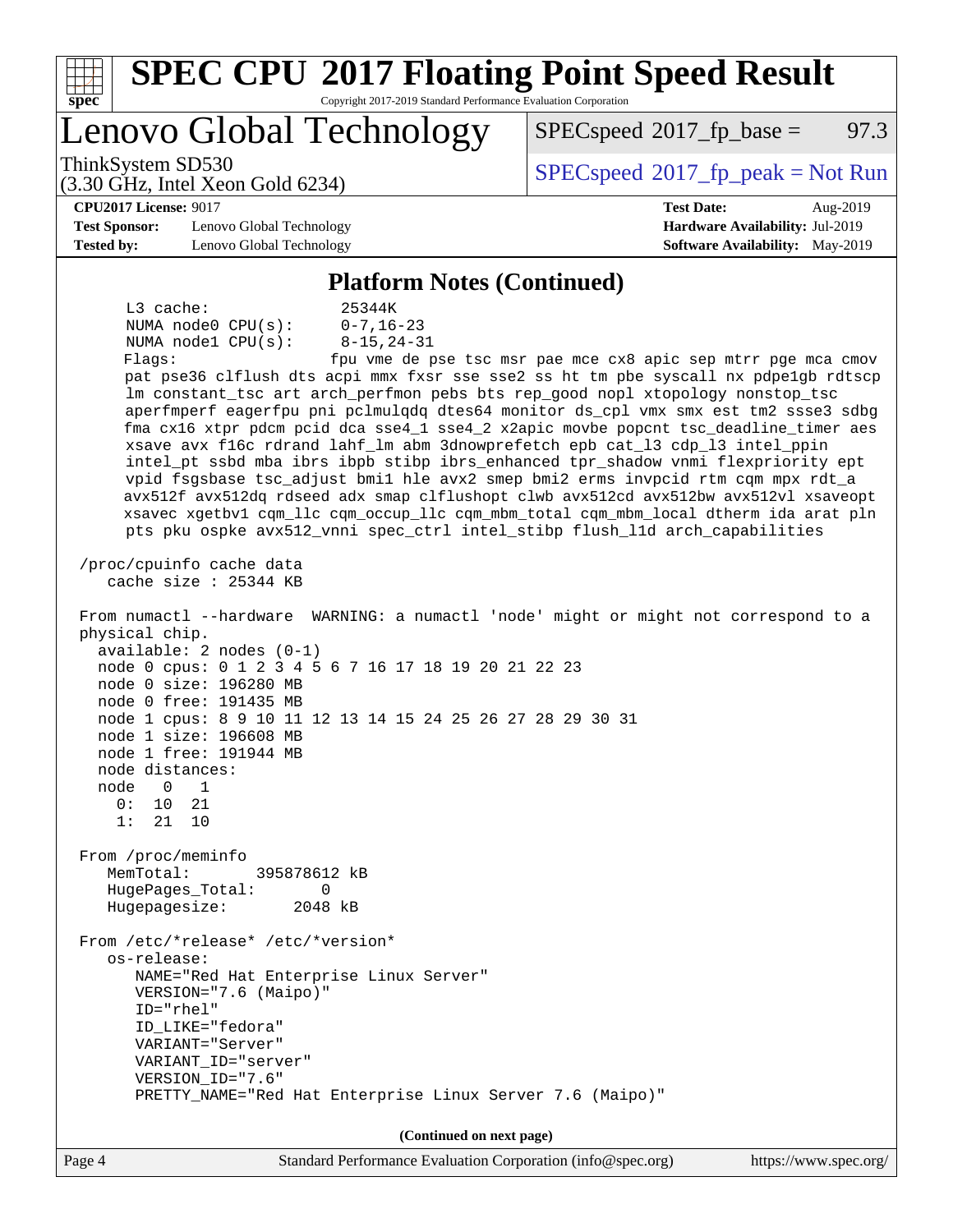

| (Continued on next page) |                                                             |                       |  |  |  |
|--------------------------|-------------------------------------------------------------|-----------------------|--|--|--|
| $\vert$ Page 5           | Standard Performance Evaluation Corporation (info@spec.org) | https://www.spec.org/ |  |  |  |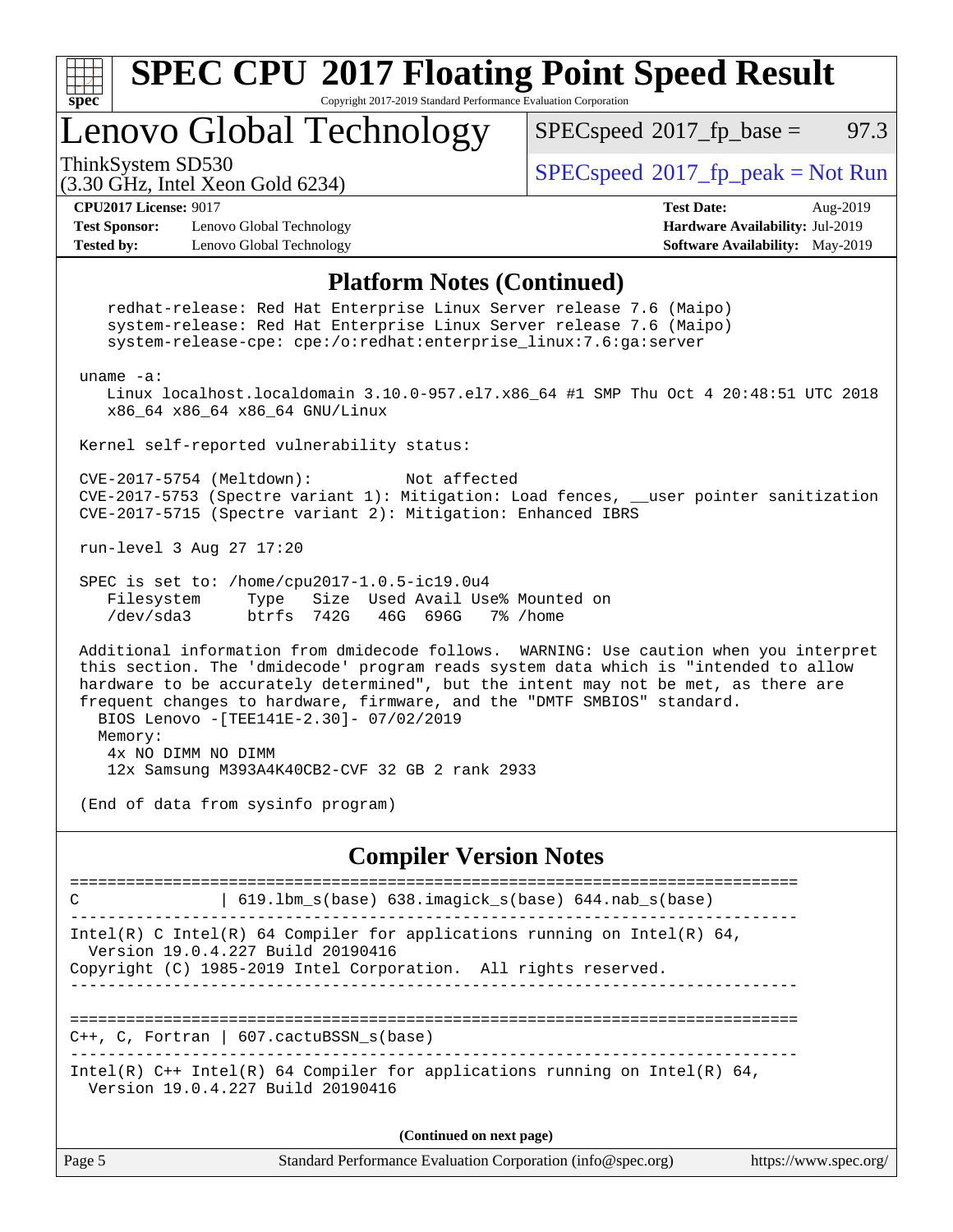

# **[SPEC CPU](http://www.spec.org/auto/cpu2017/Docs/result-fields.html#SPECCPU2017FloatingPointSpeedResult)[2017 Floating Point Speed Result](http://www.spec.org/auto/cpu2017/Docs/result-fields.html#SPECCPU2017FloatingPointSpeedResult)**

Copyright 2017-2019 Standard Performance Evaluation Corporation

Lenovo Global Technology

 $SPECspeed^{\circ}2017_fp\_base = 97.3$  $SPECspeed^{\circ}2017_fp\_base = 97.3$ 

ThinkSystem SD530<br>  $(3.30 \text{ GHz}_{1})$  [SPECspeed](http://www.spec.org/auto/cpu2017/Docs/result-fields.html#SPECspeed2017fppeak)®[2017\\_fp\\_peak = N](http://www.spec.org/auto/cpu2017/Docs/result-fields.html#SPECspeed2017fppeak)ot Run

(3.30 GHz, Intel Xeon Gold 6234) **[CPU2017 License:](http://www.spec.org/auto/cpu2017/Docs/result-fields.html#CPU2017License)** 9017 **[Test Date:](http://www.spec.org/auto/cpu2017/Docs/result-fields.html#TestDate)** Aug-2019

**[Test Sponsor:](http://www.spec.org/auto/cpu2017/Docs/result-fields.html#TestSponsor)** Lenovo Global Technology **[Hardware Availability:](http://www.spec.org/auto/cpu2017/Docs/result-fields.html#HardwareAvailability)** Jul-2019 **[Tested by:](http://www.spec.org/auto/cpu2017/Docs/result-fields.html#Testedby)** Lenovo Global Technology **[Software Availability:](http://www.spec.org/auto/cpu2017/Docs/result-fields.html#SoftwareAvailability)** May-2019

### **[Compiler Version Notes \(Continued\)](http://www.spec.org/auto/cpu2017/Docs/result-fields.html#CompilerVersionNotes)**

| Copyright (C) 1985-2019 Intel Corporation. All rights reserved.<br>Intel(R) C Intel(R) 64 Compiler for applications running on Intel(R) 64,<br>Version 19.0.4.227 Build 20190416                                                                                                                                                                                             |
|------------------------------------------------------------------------------------------------------------------------------------------------------------------------------------------------------------------------------------------------------------------------------------------------------------------------------------------------------------------------------|
| Copyright (C) 1985-2019 Intel Corporation. All rights reserved.<br>Intel(R) Fortran Intel(R) 64 Compiler for applications running on Intel(R)                                                                                                                                                                                                                                |
| 64, Version 19.0.4.227 Build 20190416<br>Copyright (C) 1985-2019 Intel Corporation. All rights reserved.                                                                                                                                                                                                                                                                     |
|                                                                                                                                                                                                                                                                                                                                                                              |
| 603.bwaves $s(base)$ 649.fotonik3d $s(base)$ 654.roms $s(base)$<br>Fortran                                                                                                                                                                                                                                                                                                   |
| $Intel(R)$ Fortran Intel(R) 64 Compiler for applications running on Intel(R)<br>64, Version 19.0.4.227 Build 20190416<br>Copyright (C) 1985-2019 Intel Corporation. All rights reserved.                                                                                                                                                                                     |
| =================================<br>Fortran, $C = \begin{bmatrix} 621.wrf_s(base) & 627.cam4_s(base) & 628.pop2_s(base) \end{bmatrix}$                                                                                                                                                                                                                                      |
| $Intel(R)$ Fortran Intel(R) 64 Compiler for applications running on Intel(R)<br>64, Version 19.0.4.227 Build 20190416<br>Copyright (C) 1985-2019 Intel Corporation. All rights reserved.<br>Intel(R) C Intel(R) 64 Compiler for applications running on Intel(R) 64,<br>Version 19.0.4.227 Build 20190416<br>Copyright (C) 1985-2019 Intel Corporation. All rights reserved. |

## **[Base Compiler Invocation](http://www.spec.org/auto/cpu2017/Docs/result-fields.html#BaseCompilerInvocation)**

[C benchmarks](http://www.spec.org/auto/cpu2017/Docs/result-fields.html#Cbenchmarks): [icc -m64 -std=c11](http://www.spec.org/cpu2017/results/res2019q3/cpu2017-20190903-17591.flags.html#user_CCbase_intel_icc_64bit_c11_33ee0cdaae7deeeab2a9725423ba97205ce30f63b9926c2519791662299b76a0318f32ddfffdc46587804de3178b4f9328c46fa7c2b0cd779d7a61945c91cd35)

[Fortran benchmarks](http://www.spec.org/auto/cpu2017/Docs/result-fields.html#Fortranbenchmarks): [ifort -m64](http://www.spec.org/cpu2017/results/res2019q3/cpu2017-20190903-17591.flags.html#user_FCbase_intel_ifort_64bit_24f2bb282fbaeffd6157abe4f878425411749daecae9a33200eee2bee2fe76f3b89351d69a8130dd5949958ce389cf37ff59a95e7a40d588e8d3a57e0c3fd751)

[Benchmarks using both Fortran and C](http://www.spec.org/auto/cpu2017/Docs/result-fields.html#BenchmarksusingbothFortranandC): [ifort -m64](http://www.spec.org/cpu2017/results/res2019q3/cpu2017-20190903-17591.flags.html#user_CC_FCbase_intel_ifort_64bit_24f2bb282fbaeffd6157abe4f878425411749daecae9a33200eee2bee2fe76f3b89351d69a8130dd5949958ce389cf37ff59a95e7a40d588e8d3a57e0c3fd751) [icc -m64 -std=c11](http://www.spec.org/cpu2017/results/res2019q3/cpu2017-20190903-17591.flags.html#user_CC_FCbase_intel_icc_64bit_c11_33ee0cdaae7deeeab2a9725423ba97205ce30f63b9926c2519791662299b76a0318f32ddfffdc46587804de3178b4f9328c46fa7c2b0cd779d7a61945c91cd35)

[Benchmarks using Fortran, C, and C++:](http://www.spec.org/auto/cpu2017/Docs/result-fields.html#BenchmarksusingFortranCandCXX) [icpc -m64](http://www.spec.org/cpu2017/results/res2019q3/cpu2017-20190903-17591.flags.html#user_CC_CXX_FCbase_intel_icpc_64bit_4ecb2543ae3f1412ef961e0650ca070fec7b7afdcd6ed48761b84423119d1bf6bdf5cad15b44d48e7256388bc77273b966e5eb805aefd121eb22e9299b2ec9d9) [icc -m64 -std=c11](http://www.spec.org/cpu2017/results/res2019q3/cpu2017-20190903-17591.flags.html#user_CC_CXX_FCbase_intel_icc_64bit_c11_33ee0cdaae7deeeab2a9725423ba97205ce30f63b9926c2519791662299b76a0318f32ddfffdc46587804de3178b4f9328c46fa7c2b0cd779d7a61945c91cd35) [ifort -m64](http://www.spec.org/cpu2017/results/res2019q3/cpu2017-20190903-17591.flags.html#user_CC_CXX_FCbase_intel_ifort_64bit_24f2bb282fbaeffd6157abe4f878425411749daecae9a33200eee2bee2fe76f3b89351d69a8130dd5949958ce389cf37ff59a95e7a40d588e8d3a57e0c3fd751)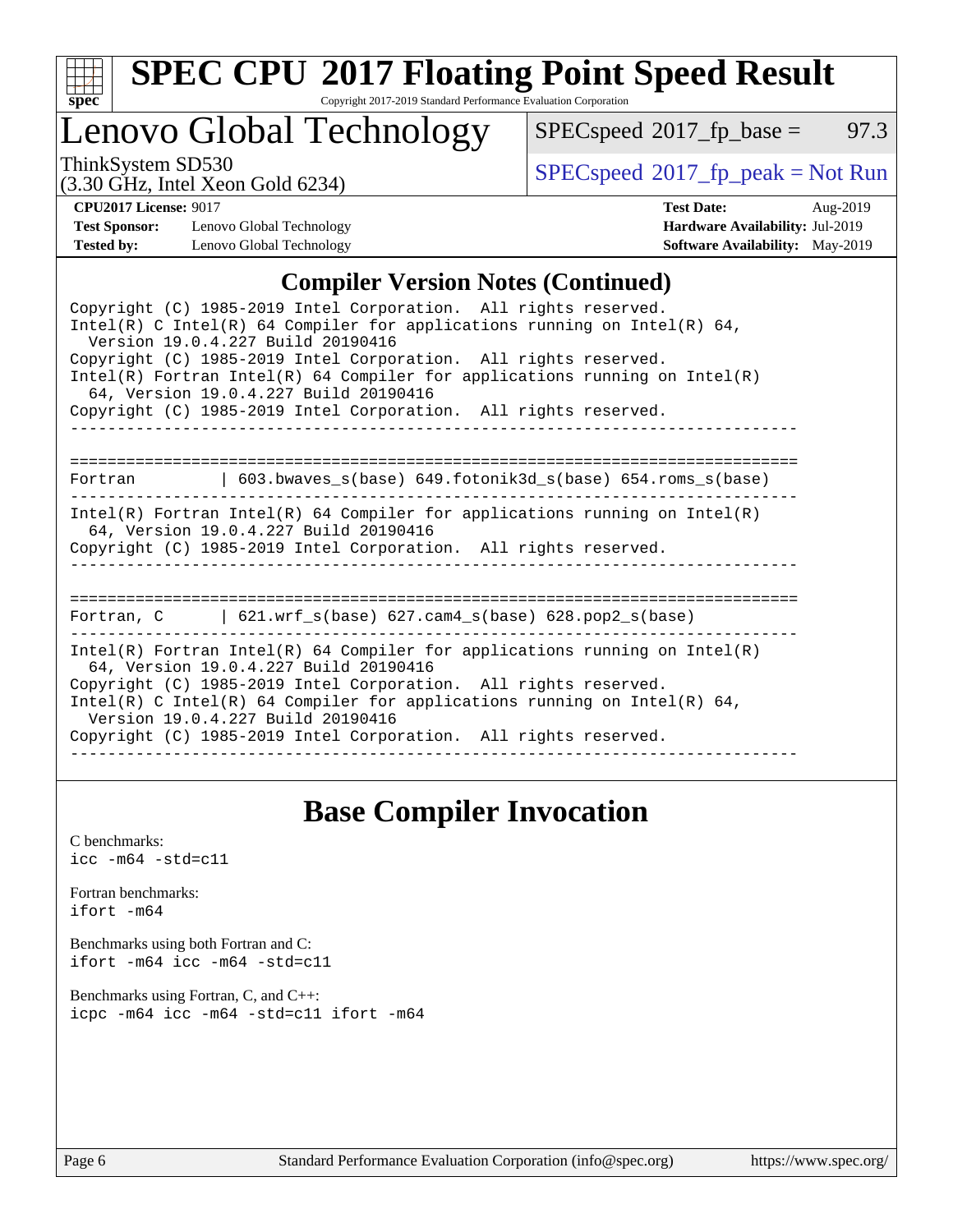

### **[SPEC CPU](http://www.spec.org/auto/cpu2017/Docs/result-fields.html#SPECCPU2017FloatingPointSpeedResult)[2017 Floating Point Speed Result](http://www.spec.org/auto/cpu2017/Docs/result-fields.html#SPECCPU2017FloatingPointSpeedResult)** Copyright 2017-2019 Standard Performance Evaluation Corporation

# Lenovo Global Technology

 $SPECspeed^{\circ}2017\_fp\_base = 97.3$  $SPECspeed^{\circ}2017\_fp\_base = 97.3$ 

(3.30 GHz, Intel Xeon Gold 6234)

ThinkSystem SD530  $SPECspeed^{\circ}2017_fp\_peak = Not Run$  $SPECspeed^{\circ}2017_fp\_peak = Not Run$ 

**[Test Sponsor:](http://www.spec.org/auto/cpu2017/Docs/result-fields.html#TestSponsor)** Lenovo Global Technology **[Hardware Availability:](http://www.spec.org/auto/cpu2017/Docs/result-fields.html#HardwareAvailability)** Jul-2019 **[Tested by:](http://www.spec.org/auto/cpu2017/Docs/result-fields.html#Testedby)** Lenovo Global Technology **[Software Availability:](http://www.spec.org/auto/cpu2017/Docs/result-fields.html#SoftwareAvailability)** May-2019

**[CPU2017 License:](http://www.spec.org/auto/cpu2017/Docs/result-fields.html#CPU2017License)** 9017 **[Test Date:](http://www.spec.org/auto/cpu2017/Docs/result-fields.html#TestDate)** Aug-2019

# **[Base Portability Flags](http://www.spec.org/auto/cpu2017/Docs/result-fields.html#BasePortabilityFlags)**

 603.bwaves\_s: [-DSPEC\\_LP64](http://www.spec.org/cpu2017/results/res2019q3/cpu2017-20190903-17591.flags.html#suite_basePORTABILITY603_bwaves_s_DSPEC_LP64) 607.cactuBSSN\_s: [-DSPEC\\_LP64](http://www.spec.org/cpu2017/results/res2019q3/cpu2017-20190903-17591.flags.html#suite_basePORTABILITY607_cactuBSSN_s_DSPEC_LP64) 619.lbm\_s: [-DSPEC\\_LP64](http://www.spec.org/cpu2017/results/res2019q3/cpu2017-20190903-17591.flags.html#suite_basePORTABILITY619_lbm_s_DSPEC_LP64) 621.wrf\_s: [-DSPEC\\_LP64](http://www.spec.org/cpu2017/results/res2019q3/cpu2017-20190903-17591.flags.html#suite_basePORTABILITY621_wrf_s_DSPEC_LP64) [-DSPEC\\_CASE\\_FLAG](http://www.spec.org/cpu2017/results/res2019q3/cpu2017-20190903-17591.flags.html#b621.wrf_s_baseCPORTABILITY_DSPEC_CASE_FLAG) [-convert big\\_endian](http://www.spec.org/cpu2017/results/res2019q3/cpu2017-20190903-17591.flags.html#user_baseFPORTABILITY621_wrf_s_convert_big_endian_c3194028bc08c63ac5d04de18c48ce6d347e4e562e8892b8bdbdc0214820426deb8554edfa529a3fb25a586e65a3d812c835984020483e7e73212c4d31a38223) 627.cam4\_s: [-DSPEC\\_LP64](http://www.spec.org/cpu2017/results/res2019q3/cpu2017-20190903-17591.flags.html#suite_basePORTABILITY627_cam4_s_DSPEC_LP64) [-DSPEC\\_CASE\\_FLAG](http://www.spec.org/cpu2017/results/res2019q3/cpu2017-20190903-17591.flags.html#b627.cam4_s_baseCPORTABILITY_DSPEC_CASE_FLAG) 628.pop2\_s: [-DSPEC\\_LP64](http://www.spec.org/cpu2017/results/res2019q3/cpu2017-20190903-17591.flags.html#suite_basePORTABILITY628_pop2_s_DSPEC_LP64) [-DSPEC\\_CASE\\_FLAG](http://www.spec.org/cpu2017/results/res2019q3/cpu2017-20190903-17591.flags.html#b628.pop2_s_baseCPORTABILITY_DSPEC_CASE_FLAG) [-convert big\\_endian](http://www.spec.org/cpu2017/results/res2019q3/cpu2017-20190903-17591.flags.html#user_baseFPORTABILITY628_pop2_s_convert_big_endian_c3194028bc08c63ac5d04de18c48ce6d347e4e562e8892b8bdbdc0214820426deb8554edfa529a3fb25a586e65a3d812c835984020483e7e73212c4d31a38223) [-assume byterecl](http://www.spec.org/cpu2017/results/res2019q3/cpu2017-20190903-17591.flags.html#user_baseFPORTABILITY628_pop2_s_assume_byterecl_7e47d18b9513cf18525430bbf0f2177aa9bf368bc7a059c09b2c06a34b53bd3447c950d3f8d6c70e3faf3a05c8557d66a5798b567902e8849adc142926523472) 638.imagick\_s: [-DSPEC\\_LP64](http://www.spec.org/cpu2017/results/res2019q3/cpu2017-20190903-17591.flags.html#suite_basePORTABILITY638_imagick_s_DSPEC_LP64) 644.nab\_s: [-DSPEC\\_LP64](http://www.spec.org/cpu2017/results/res2019q3/cpu2017-20190903-17591.flags.html#suite_basePORTABILITY644_nab_s_DSPEC_LP64) 649.fotonik3d\_s: [-DSPEC\\_LP64](http://www.spec.org/cpu2017/results/res2019q3/cpu2017-20190903-17591.flags.html#suite_basePORTABILITY649_fotonik3d_s_DSPEC_LP64) 654.roms\_s: [-DSPEC\\_LP64](http://www.spec.org/cpu2017/results/res2019q3/cpu2017-20190903-17591.flags.html#suite_basePORTABILITY654_roms_s_DSPEC_LP64)

# **[Base Optimization Flags](http://www.spec.org/auto/cpu2017/Docs/result-fields.html#BaseOptimizationFlags)**

[C benchmarks](http://www.spec.org/auto/cpu2017/Docs/result-fields.html#Cbenchmarks):

[-xCORE-AVX512](http://www.spec.org/cpu2017/results/res2019q3/cpu2017-20190903-17591.flags.html#user_CCbase_f-xCORE-AVX512) [-ipo](http://www.spec.org/cpu2017/results/res2019q3/cpu2017-20190903-17591.flags.html#user_CCbase_f-ipo) [-O3](http://www.spec.org/cpu2017/results/res2019q3/cpu2017-20190903-17591.flags.html#user_CCbase_f-O3) [-no-prec-div](http://www.spec.org/cpu2017/results/res2019q3/cpu2017-20190903-17591.flags.html#user_CCbase_f-no-prec-div) [-qopt-prefetch](http://www.spec.org/cpu2017/results/res2019q3/cpu2017-20190903-17591.flags.html#user_CCbase_f-qopt-prefetch) [-ffinite-math-only](http://www.spec.org/cpu2017/results/res2019q3/cpu2017-20190903-17591.flags.html#user_CCbase_f_finite_math_only_cb91587bd2077682c4b38af759c288ed7c732db004271a9512da14a4f8007909a5f1427ecbf1a0fb78ff2a814402c6114ac565ca162485bbcae155b5e4258871) [-qopt-mem-layout-trans=4](http://www.spec.org/cpu2017/results/res2019q3/cpu2017-20190903-17591.flags.html#user_CCbase_f-qopt-mem-layout-trans_fa39e755916c150a61361b7846f310bcdf6f04e385ef281cadf3647acec3f0ae266d1a1d22d972a7087a248fd4e6ca390a3634700869573d231a252c784941a8) [-qopenmp](http://www.spec.org/cpu2017/results/res2019q3/cpu2017-20190903-17591.flags.html#user_CCbase_qopenmp_16be0c44f24f464004c6784a7acb94aca937f053568ce72f94b139a11c7c168634a55f6653758ddd83bcf7b8463e8028bb0b48b77bcddc6b78d5d95bb1df2967) [-DSPEC\\_OPENMP](http://www.spec.org/cpu2017/results/res2019q3/cpu2017-20190903-17591.flags.html#suite_CCbase_DSPEC_OPENMP)

[Fortran benchmarks](http://www.spec.org/auto/cpu2017/Docs/result-fields.html#Fortranbenchmarks):

[-DSPEC\\_OPENMP](http://www.spec.org/cpu2017/results/res2019q3/cpu2017-20190903-17591.flags.html#suite_FCbase_DSPEC_OPENMP) [-xCORE-AVX512](http://www.spec.org/cpu2017/results/res2019q3/cpu2017-20190903-17591.flags.html#user_FCbase_f-xCORE-AVX512) [-ipo](http://www.spec.org/cpu2017/results/res2019q3/cpu2017-20190903-17591.flags.html#user_FCbase_f-ipo) [-O3](http://www.spec.org/cpu2017/results/res2019q3/cpu2017-20190903-17591.flags.html#user_FCbase_f-O3) [-no-prec-div](http://www.spec.org/cpu2017/results/res2019q3/cpu2017-20190903-17591.flags.html#user_FCbase_f-no-prec-div) [-qopt-prefetch](http://www.spec.org/cpu2017/results/res2019q3/cpu2017-20190903-17591.flags.html#user_FCbase_f-qopt-prefetch) [-ffinite-math-only](http://www.spec.org/cpu2017/results/res2019q3/cpu2017-20190903-17591.flags.html#user_FCbase_f_finite_math_only_cb91587bd2077682c4b38af759c288ed7c732db004271a9512da14a4f8007909a5f1427ecbf1a0fb78ff2a814402c6114ac565ca162485bbcae155b5e4258871) [-qopt-mem-layout-trans=4](http://www.spec.org/cpu2017/results/res2019q3/cpu2017-20190903-17591.flags.html#user_FCbase_f-qopt-mem-layout-trans_fa39e755916c150a61361b7846f310bcdf6f04e385ef281cadf3647acec3f0ae266d1a1d22d972a7087a248fd4e6ca390a3634700869573d231a252c784941a8) [-qopenmp](http://www.spec.org/cpu2017/results/res2019q3/cpu2017-20190903-17591.flags.html#user_FCbase_qopenmp_16be0c44f24f464004c6784a7acb94aca937f053568ce72f94b139a11c7c168634a55f6653758ddd83bcf7b8463e8028bb0b48b77bcddc6b78d5d95bb1df2967) [-nostandard-realloc-lhs](http://www.spec.org/cpu2017/results/res2019q3/cpu2017-20190903-17591.flags.html#user_FCbase_f_2003_std_realloc_82b4557e90729c0f113870c07e44d33d6f5a304b4f63d4c15d2d0f1fab99f5daaed73bdb9275d9ae411527f28b936061aa8b9c8f2d63842963b95c9dd6426b8a)

[Benchmarks using both Fortran and C](http://www.spec.org/auto/cpu2017/Docs/result-fields.html#BenchmarksusingbothFortranandC):

[-xCORE-AVX512](http://www.spec.org/cpu2017/results/res2019q3/cpu2017-20190903-17591.flags.html#user_CC_FCbase_f-xCORE-AVX512) [-ipo](http://www.spec.org/cpu2017/results/res2019q3/cpu2017-20190903-17591.flags.html#user_CC_FCbase_f-ipo) [-O3](http://www.spec.org/cpu2017/results/res2019q3/cpu2017-20190903-17591.flags.html#user_CC_FCbase_f-O3) [-no-prec-div](http://www.spec.org/cpu2017/results/res2019q3/cpu2017-20190903-17591.flags.html#user_CC_FCbase_f-no-prec-div) [-qopt-prefetch](http://www.spec.org/cpu2017/results/res2019q3/cpu2017-20190903-17591.flags.html#user_CC_FCbase_f-qopt-prefetch) [-ffinite-math-only](http://www.spec.org/cpu2017/results/res2019q3/cpu2017-20190903-17591.flags.html#user_CC_FCbase_f_finite_math_only_cb91587bd2077682c4b38af759c288ed7c732db004271a9512da14a4f8007909a5f1427ecbf1a0fb78ff2a814402c6114ac565ca162485bbcae155b5e4258871) [-qopt-mem-layout-trans=4](http://www.spec.org/cpu2017/results/res2019q3/cpu2017-20190903-17591.flags.html#user_CC_FCbase_f-qopt-mem-layout-trans_fa39e755916c150a61361b7846f310bcdf6f04e385ef281cadf3647acec3f0ae266d1a1d22d972a7087a248fd4e6ca390a3634700869573d231a252c784941a8) [-qopenmp](http://www.spec.org/cpu2017/results/res2019q3/cpu2017-20190903-17591.flags.html#user_CC_FCbase_qopenmp_16be0c44f24f464004c6784a7acb94aca937f053568ce72f94b139a11c7c168634a55f6653758ddd83bcf7b8463e8028bb0b48b77bcddc6b78d5d95bb1df2967) [-DSPEC\\_OPENMP](http://www.spec.org/cpu2017/results/res2019q3/cpu2017-20190903-17591.flags.html#suite_CC_FCbase_DSPEC_OPENMP) [-nostandard-realloc-lhs](http://www.spec.org/cpu2017/results/res2019q3/cpu2017-20190903-17591.flags.html#user_CC_FCbase_f_2003_std_realloc_82b4557e90729c0f113870c07e44d33d6f5a304b4f63d4c15d2d0f1fab99f5daaed73bdb9275d9ae411527f28b936061aa8b9c8f2d63842963b95c9dd6426b8a)

[Benchmarks using Fortran, C, and C++:](http://www.spec.org/auto/cpu2017/Docs/result-fields.html#BenchmarksusingFortranCandCXX)

[-xCORE-AVX512](http://www.spec.org/cpu2017/results/res2019q3/cpu2017-20190903-17591.flags.html#user_CC_CXX_FCbase_f-xCORE-AVX512) [-ipo](http://www.spec.org/cpu2017/results/res2019q3/cpu2017-20190903-17591.flags.html#user_CC_CXX_FCbase_f-ipo) [-O3](http://www.spec.org/cpu2017/results/res2019q3/cpu2017-20190903-17591.flags.html#user_CC_CXX_FCbase_f-O3) [-no-prec-div](http://www.spec.org/cpu2017/results/res2019q3/cpu2017-20190903-17591.flags.html#user_CC_CXX_FCbase_f-no-prec-div) [-qopt-prefetch](http://www.spec.org/cpu2017/results/res2019q3/cpu2017-20190903-17591.flags.html#user_CC_CXX_FCbase_f-qopt-prefetch) [-ffinite-math-only](http://www.spec.org/cpu2017/results/res2019q3/cpu2017-20190903-17591.flags.html#user_CC_CXX_FCbase_f_finite_math_only_cb91587bd2077682c4b38af759c288ed7c732db004271a9512da14a4f8007909a5f1427ecbf1a0fb78ff2a814402c6114ac565ca162485bbcae155b5e4258871) [-qopt-mem-layout-trans=4](http://www.spec.org/cpu2017/results/res2019q3/cpu2017-20190903-17591.flags.html#user_CC_CXX_FCbase_f-qopt-mem-layout-trans_fa39e755916c150a61361b7846f310bcdf6f04e385ef281cadf3647acec3f0ae266d1a1d22d972a7087a248fd4e6ca390a3634700869573d231a252c784941a8) [-qopenmp](http://www.spec.org/cpu2017/results/res2019q3/cpu2017-20190903-17591.flags.html#user_CC_CXX_FCbase_qopenmp_16be0c44f24f464004c6784a7acb94aca937f053568ce72f94b139a11c7c168634a55f6653758ddd83bcf7b8463e8028bb0b48b77bcddc6b78d5d95bb1df2967) [-DSPEC\\_OPENMP](http://www.spec.org/cpu2017/results/res2019q3/cpu2017-20190903-17591.flags.html#suite_CC_CXX_FCbase_DSPEC_OPENMP) [-nostandard-realloc-lhs](http://www.spec.org/cpu2017/results/res2019q3/cpu2017-20190903-17591.flags.html#user_CC_CXX_FCbase_f_2003_std_realloc_82b4557e90729c0f113870c07e44d33d6f5a304b4f63d4c15d2d0f1fab99f5daaed73bdb9275d9ae411527f28b936061aa8b9c8f2d63842963b95c9dd6426b8a)

[The flags files that were used to format this result can be browsed at](tmsearch)

<http://www.spec.org/cpu2017/flags/Intel-ic18.0-official-linux64.2019-04-02.html> <http://www.spec.org/cpu2017/flags/Lenovo-Platform-SPECcpu2017-Flags-V1.2-CLX-D.html>

[You can also download the XML flags sources by saving the following links:](tmsearch) <http://www.spec.org/cpu2017/flags/Intel-ic18.0-official-linux64.2019-04-02.xml> <http://www.spec.org/cpu2017/flags/Lenovo-Platform-SPECcpu2017-Flags-V1.2-CLX-D.xml>